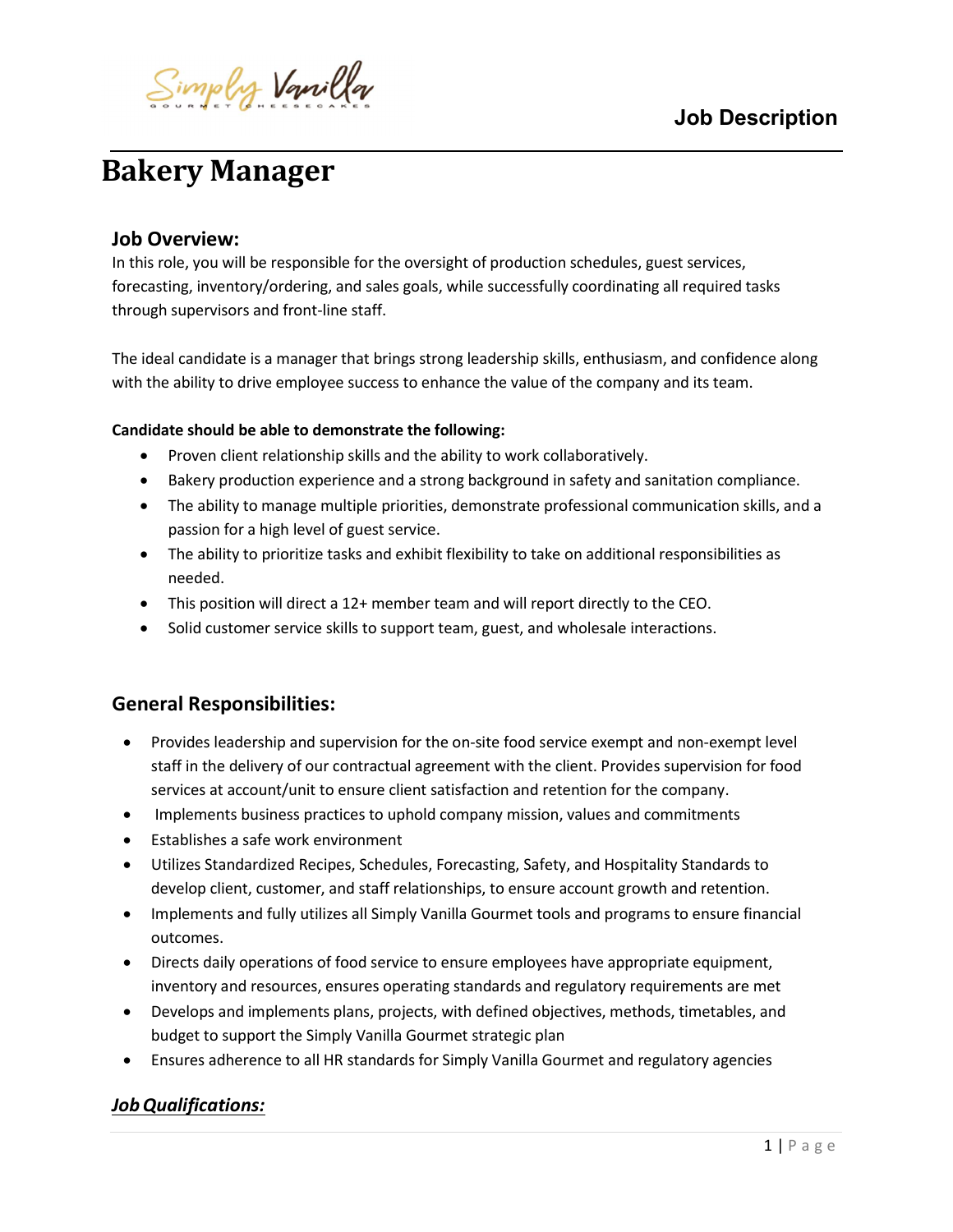

#### ı Experience/Knowledge

 Basic Education Requirement - Associate's Degree or equivalent experience Basic Management Experience - 2 years Basic Functional Experience  $-1$  year work experience in food or culinary services including restaurants, fast food, vending, catering services, institutional services, mall food courts, etc.

# Skills/Aptitude:

- Presents self in a highly professional manner to others and understands that honesty and ethics are essential.
- Ability to maintain a positive attitude.
- Ability to communicate with co-workers and other departments with professionalism and respect.
- Maintains a professional relationship with all coworkers, vendor representatives, supervisors, managers, customers, and client representatives.
- Ability to use a computer.
- Ability to provide clear directions and respond to employees.
- Basic math skills including the ability to calculate numbers, correct entries, count, and reconcile cash drawers/banks, and post to records.

### License/Qualifications

Certifications: Food Safety Certification Preferred

### General Qualifications:

- Willingness to be open to learning and growing.
- Maturity of judgment and behavior.
- Maintains high standards for work areas and appearance.
- Maintains a positive attitude.
- Ability to work a flexible schedule helpful.
- Must comply with any dress code requirements.
- Must be able to work nights, weekends and some holidays.
- Attends work and shows up for scheduled shift on time with satisfactory regularity.

### Physical Requirements:

- Close vision, distance vision, peripheral vision, depth perception and the ability to adjust focus, with or without corrective lenses.
- Significant walking or other means of mobility.
- Ability to work in a standing position for long periods of time (up to 8 hours).